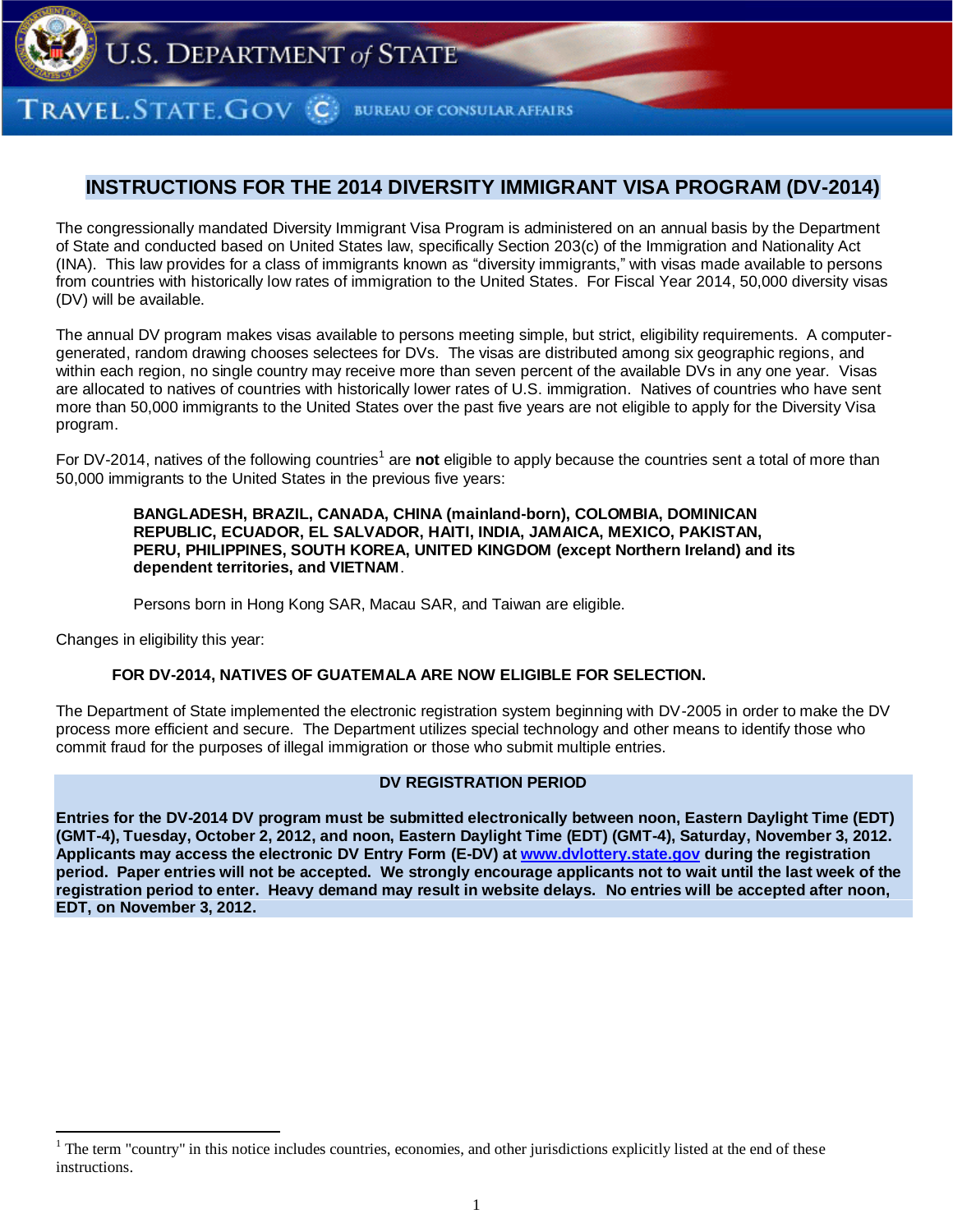## **REQUIREMENTS FOR ENTRY**

 **To enter the DV program, you must be a native of one of the listed countries. [See List Of Countries](#page-13-0)  [By Region Whose Natives Qualify.](#page-13-0)**

**Native of a qualifying country:** In most cases, this means the country in which you were born. However, there are two other ways you may be able to qualify. First, if you were born in a country whose natives are ineligible but your spouse was born in a country whose natives are eligible, you can claim your spouse's country of birth – provided that both you and your spouse are on the selected entry, are issued visas, and enter the United States simultaneously. Second, if you were born in a country whose natives are ineligible, but neither of your parents was born there or resided there at the time of your birth, you may claim nativity in one of your parents' countries of birth if it is a country whose natives qualify for the DV-2014 program.

 **To enter the DV program, you must meet either the education** *or* **work experience requirement of the DV program:** you must have either a high school education or its equivalent, defined as successful completion of a 12-year course of elementary and secondary education; OR two years of work experience within the past five years in an occupation requiring at least two years of training or experience to perform. The U.S. Department of Labor's  $O^*$ Net OnLine database will be used to determine qualifying work experience. For more information about qualifying work experience for the principal DV applicant, see [Frequently Asked Question #13.](#page-9-0)

If you cannot meet either of these requirements, you should NOT submit an entry to the DV program.

## **PROCEDURES FOR SUBMITTING AN ENTRY TO DV-2014**

- **The Department of State will only accept completed E-DV entry forms submitted electronically at**  [www.dvlottery.state.gov](http://www.dvlottery.state.gov/) **during** the registration period between noon, EDT (GMT-4), Tuesday, October 2, 2012, and noon, EDT (GMT-4), Saturday, November 3, 2012.
	- All entries by an individual will be disqualified if more than ONE entry for that individual is received, regardless of who submitted the entry. You may prepare and submit your own entry or have someone submit the entry for you. There are NO COSTS or FEES to register for the DV Program.
	- A registered entry that complies with submission instructions will result in a confirmation screen containing your name and a unique confirmation number. You must print this confirmation screen for your records using the print function of your web browser and ensure that you retain your confirmation number. **Starting May 1, 2013, you will be able to check the status of your DV-2014 entry by returning to [www.dvlottery.state.gov,](http://www.dvlottery.state.gov/) clicking on Entrant Status Check, and entering your unique confirmation number and personal information. Entrant Status Check will be the sole means of informing you of your selection for DV-2014, providing instructions to you on how to proceed with your application, and notifying you of your appointment for your immigrant visa interview. Therefore, it is essential you retain your confirmation number.**
	- **Paper entries are no longer accepted. The sole method for entry to the 2014 Diversity Visa Program is** through this electronic process.
- **On your entry, you must list your spouse (husband or wife), and all living unmarried children under 21 years of age,** regardless of whether or not they are living with you or intend to accompany or follow to join you should you immigrate to the United States, with the exception of children who are already U.S. citizens or Lawful Permanent Residents. A spouse or child who is already a U.S. citizen or a Lawful Permanent Resident will not require or be issued a DV visa. Failure to comply with this instruction can result in the disqualification of your entry.
- **It is very important that you submit all required photographs.** Your entry will be disqualified if you do not submit all the required photographs. Recent photographs of the following people must be submitted electronically with the E-DV entry form:
	- You
	- Your spouse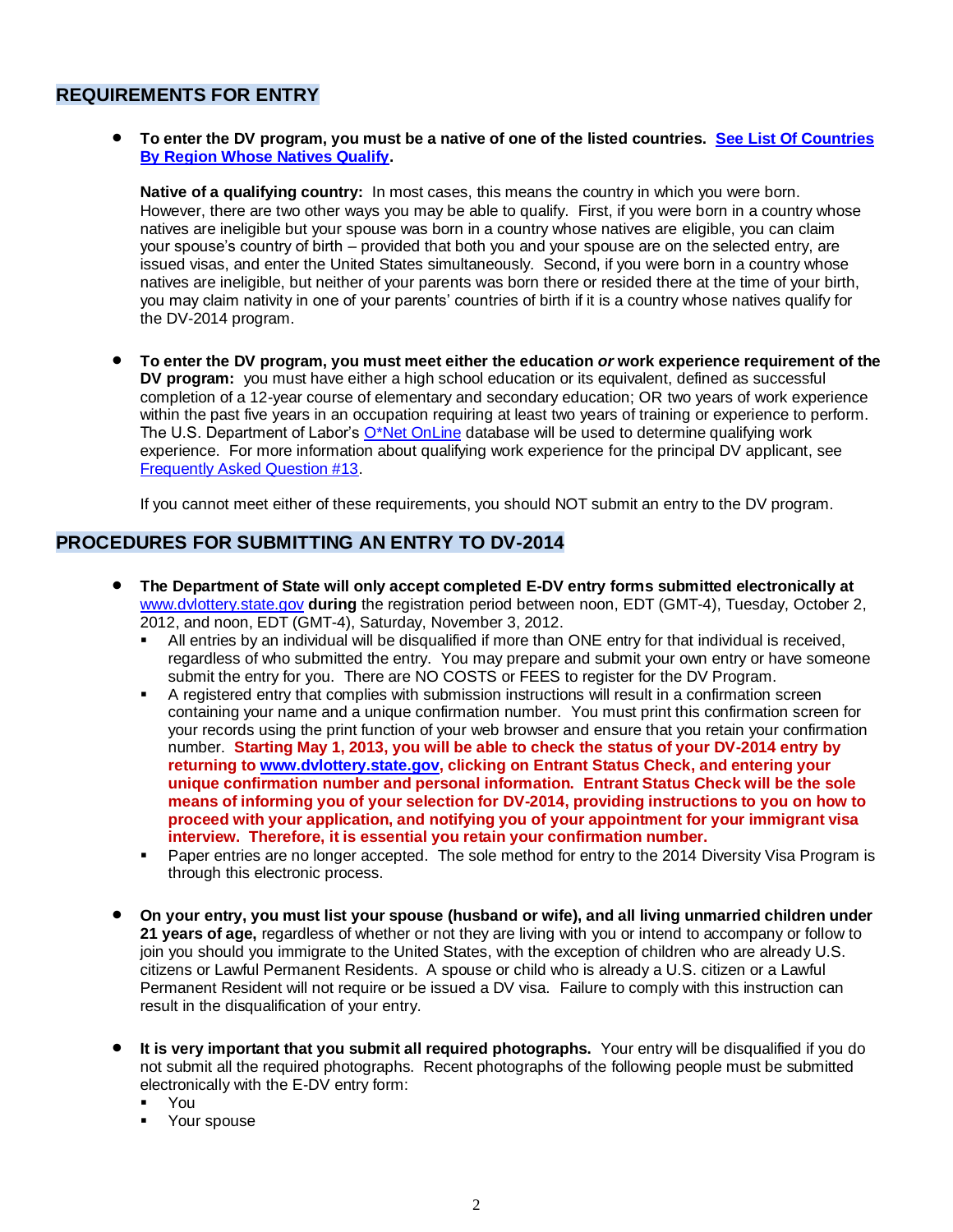Each living unmarried child under 21 years of age at the time of your electronic entry, including all natural children as well as all legally adopted children and stepchildren, even if a child no longer resides with you or you do not intend for a child to immigrate under the DV program. You do not need to include a photograph for a spouse or child who is already a U.S. citizen or a Lawful Permanent Resident.

**Failure to submit the required photographs for your spouse and each child listed will result in an incomplete entry to the E-DV system. The entry will not be accepted and must be resubmitted.**  Group or family photographs will not be accepted; there must be a separate photograph for each family member.

**Failure to enter the correct photograph of each individual into the E-DV system may result in disqualification of the principal applicant and refusal of all visas associated with the case at the time of the visa interview.** Entries are subject to disqualification and visa refusal for cases in which the photographs are not recent, show manipulation in any way, or fail to meet the specifications explained below.

## **Instructions for Submitting a Digital Photograph (Image)**

A digital photograph (image) of you, your spouse, and each child must be submitted online with the E-DV entry form. The image file can be produced either by taking a new digital photograph or by scanning a photographic print with a digital scanner. The image file must adhere to the compositional and technical specifications listed below. Entrants may test their photos for suitability through the photo validation link on the e-DV website before submitting their entries. The photo validation provides additional technical advice on photo composition, along with examples of acceptable and unacceptable photos.

**Compositional Specifications:** The submitted digital image must conform to the following compositional specifications or the entry will be disqualified.

## **Head Position**

- o The person being photographed must directly face the camera.
- o The head of the person should not be tilted up, down, or to the side.
- $\circ$  The head height or facial region size (measured from the top of the head, including the hair, to the bottom of the chin) must be between 50 percent and 69 percent of the image's total height. The eye height (measured from the bottom of the image to the level of the eyes) should be between 56 percent and 69 percent of the image's height.
- **Digital Image Head Size Template**



Review examples on th[e Photo Requirements](http://travel.state.gov/visa/visaphotoreq/photoexamples/photoexamples_5331.html) webpage

#### **Background**

 $\circ$  The person being photographed should be in front of a neutral, light-colored background.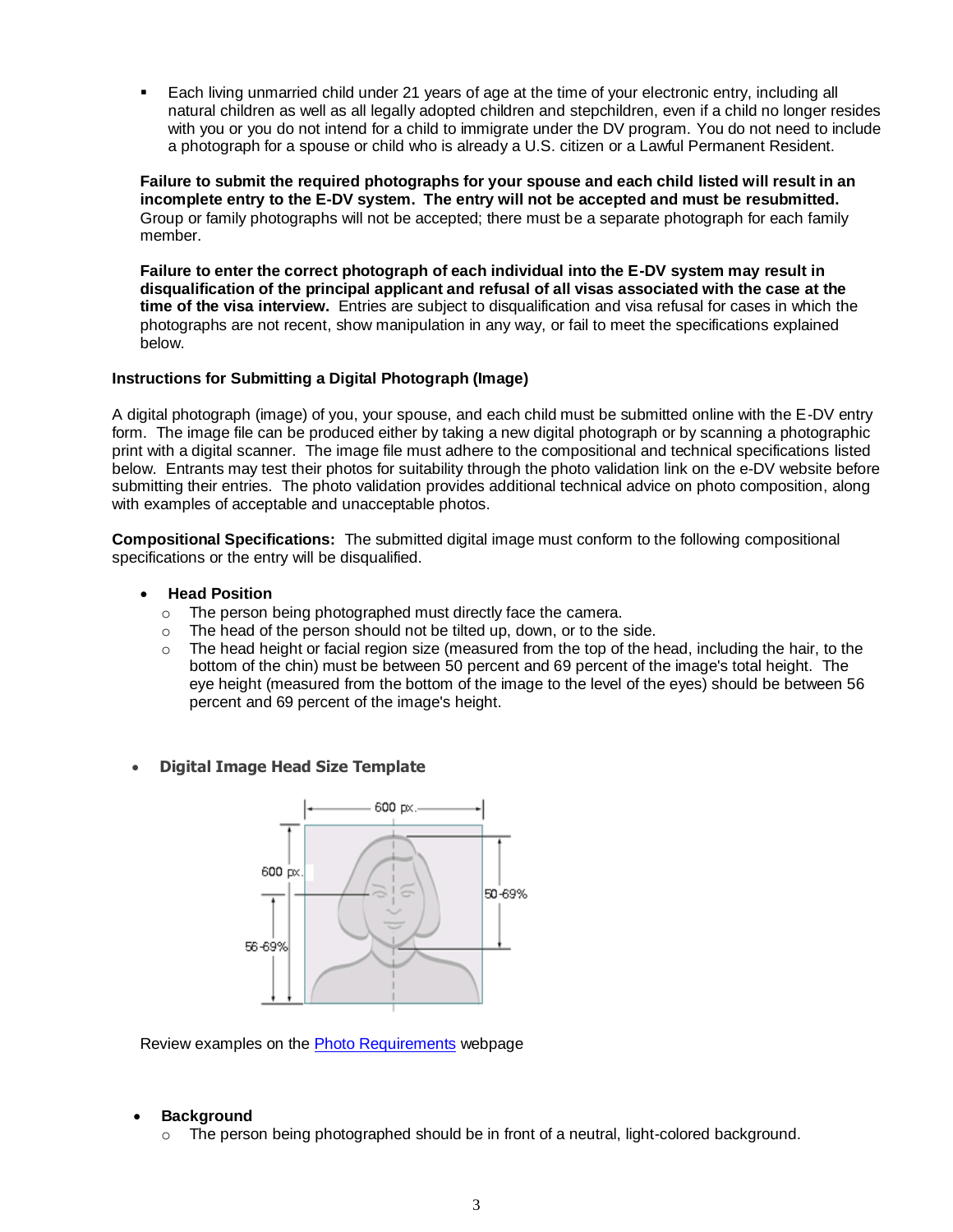o Dark or patterned backgrounds are not acceptable.

## **Focus**

o The photograph must be in focus.

## **Decorative Items**

o Photographs in which the person being photographed is wearing sunglasses or other items that detract from the face will not be accepted.

## **Head Coverings and Hats**

o Photos of applicants wearing head coverings or hats are only acceptable if the head covering is worn for religious beliefs; even then, the head covering may not obscure any portion of the face of the applicant. Photographs of applicants with tribal or other headgear not specifically religious in nature will not be accepted; photographs of military, airline, or other personnel wearing hats will not be accepted.

**Color photographs in 24-bit color depth are required**. Color photographs may be downloaded from a camera to a file in the computer or they may be scanned onto a computer. If you are using a scanner, the settings must be for True Color or 24-bit color mode. See the additional scanning requirements below.

## <span id="page-3-0"></span>**Technical Specifications**

The submitted digital photograph must conform to the following specifications or the system will automatically reject the E-DV entry form and notify the sender.

**Taking a New Digital Image.** If a new digital image is taken, it must meet the following specifications:

| Image File Format:                  | The image must be in the Joint Photographic Experts Group (JPEG)<br>format.                                                                                                                |
|-------------------------------------|--------------------------------------------------------------------------------------------------------------------------------------------------------------------------------------------|
| Image File Size:                    | The maximum image file size is 240 kilobytes (240 KB).                                                                                                                                     |
| Image Resolution and<br>Dimensions: | Minimum acceptable dimensions are 600 pixels (width) x 600 pixels<br>(height). Image pixel dimensions must be in a square aspect ratio<br>(meaning the height must be equal to the width). |
| Image Color Depth:                  | Image must be in color (24 bits per pixel). 24-bit black and white or 8-bit<br>images will not be accepted.                                                                                |

 **Scanning a Submitted Photograph.** Before a photographic print is scanned, it must meet the compositional specifications listed above. If the photographic print meets the print color and compositional specifications, scan the print using the following scanner specifications:

| Scanner Resolution: | Scanned at a resolution of at least 300 dots per inch (dpi).                                        |
|---------------------|-----------------------------------------------------------------------------------------------------|
| Image File Format:  | The image must be in the Joint Photographic Experts Group (JPEG)<br>format.                         |
| Image File Size:    | The maximum image file size is 240 kilobytes (240 KB).                                              |
| Image Resolution:   | 600 by 600 pixels.                                                                                  |
| Image Color Depth:  | 24-bit color. [Note that black and white, monochrome, or grayscale<br>images will not be accepted.] |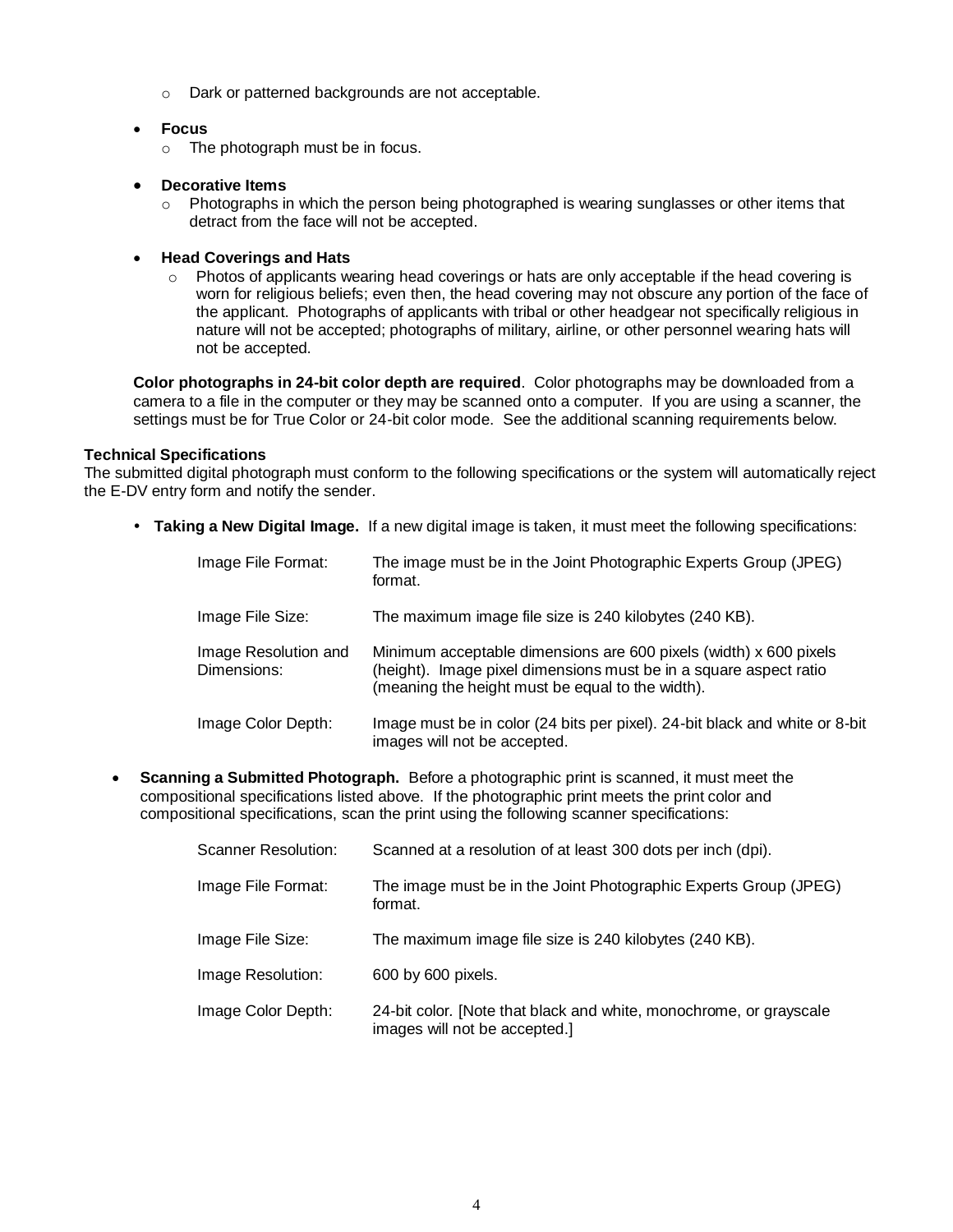## **INFORMATION REQUIRED FOR THE ELECTRONIC ENTRY**

There is only one way to enter the DV-2014 program. You must submit the DS-5501, the Electronic Diversity Visa Entry Form (E-DV Entry Form), which is only accessible online at the EDV website **[www.dvlottery.state.gov](http://www.dvlottery.state.gov/)**. **Failure to complete the form in its entirety will disqualify the entry. Those who submit the E-DV entry will be asked to include the information below on the E-DV Entry Form.**

**NOTICE: The Department of State strongly encourages applicants to complete the entry form without the assistance of "Visa Consultants," "Visa Agents," or other individuals who offer to submit an entry on behalf of applicants. If somebody else (a third-party) helps you to complete your entry form, you should be present when the entry is prepared so that you can retain the confirmation page and your unique confirmation number. Facilitators may try to withhold confirmation numbers in order to make an unlawful demand for money or services in exchange for notification information that should have been directly available to you.** 

**REMINDER: Your unique confirmation number from your DV-2014 online entry registration is required for you to later access the E-DV website. You will need to access the E-DV website [\(www.dvlottery.state.gov](http://www.dvlottery.state.gov/)**) **after May 1, 2013, to determine whether or not your entry has been selected through the Entrant Status Check. Entrant Status Check will be the sole means of informing you of your selection for DV-2014. It will provide instructions to you on how to proceed with your application and notify you of the date and time of your immigrant visa interview. If you do not have your confirmation information, you will not be able to check your DV entry status.**

- **1. FULL NAME** Last/Family Name, First Name, Middle name. Enter your name exactly as listed on your passport.
- **2. DATE OF BIRTH** Day, Month, Year
- **3. GENDER**  Male or Female
- **4. CITY WHERE YOU WERE BORN**
- **5. COUNTRY WHERE YOU WERE BORN** The name of the country should be the one currently in use for the place where you were born.
- **6. COUNTRY OF ELIGIBILITY OR CHARGEABILITY FOR THE DV PROGRAM** Your country of eligibility will normally be the same as your country of birth. Your country of eligibility is **not** related to where you live. If you were born in a country that is not eligible for the DV program, please review the instructions to see if there is another option for country chargeability available for you. For additional information on chargeability, please review ["Frequently Asked Question #1"](#page-6-0) of these instructions.
- **7. ENTRY PHOTOGRAPH(S)** See th[e technical information on photograph specifications.](#page-3-0) Make sure you include photographs of your spouse and all your children, if applicable. See Frequently Asked Question #3.
- **8. MAILING ADDRESS –** In Care Of, Address Line 1, Address Line 2, City/Town, District/Country/Province/State, Postal Code/Zip Code, and Country

## **9. COUNTRY WHERE YOU LIVE TODAY**

- **10. PHONE NUMBER (optional)**
- **11. E-MAIL ADDRESS – Provide an e-mail address to which you have direct access. You will NOT receive an official selection letter at this address. However, if your entry is selected and you respond to the notification of your selection through the Entrant Status Check, you will receive follow-up communication from the Department of State by e-mail notifying you that details of your immigrant visa interview are available on Entrant Status Check. The Department of State may contact you at this e-mail address, but will never send you an e-mail telling you that you have been selected for the DV program.**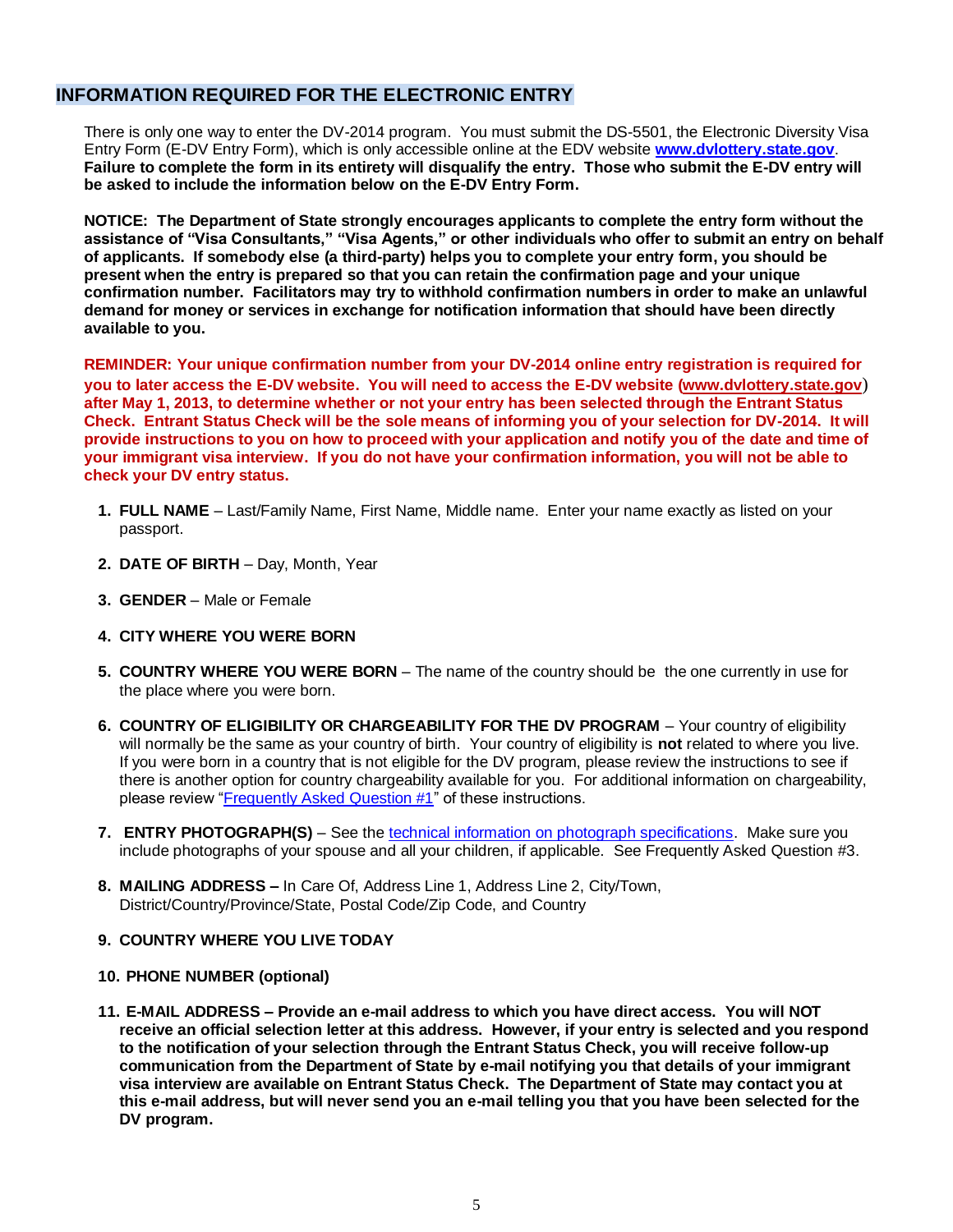- **12. WHAT IS THE HIGHEST LEVEL OF EDUCATION YOU HAVE ACHIEVED, AS OF TODAY?** You must indicate which **one** of the following represents your own highest level of educational achievement: (1) Primary school only, (2) High school, no degree, (3) High school degree, (4) Vocational school, (5) Some university courses, (6) University degree, (7) Some graduate level courses, (8) Masters degree, (9) Some doctorate level courses, and (10) Doctorate degree.
- **13. MARITAL STATUS** Unmarried, Married, Divorced, Widowed, or Legally Separated.
- **14. NUMBER OF CHILDREN** Entries **MUST** include the name, date, and place of birth of your spouse and all living natural children. Entries must also include all living children legally adopted by you, and living stepchildren who are unmarried and under the age of 21 on the date of your electronic entry, even if you are no longer legally married to the child's parent, and even if the spouse or child does not currently reside with you and/or will not immigrate with you. Note that married children and children 21 years or older are not eligible for the DV; however, U.S. law protects children from "aging out" in certain circumstances. If your DV entry is made before your unmarried child turns 21, and the child turns 21 before visa issuance, he/she may be protected from aging out by the Child Status Protection Act and be treated as though he/she were under 21 for visa-processing purposes. You are not required to list a spouse or child who is already a U.S. citizen or a Lawful Permanent Resident, as they will not be eligible for a DV visa. **Failure to list all children who are eligible will result in disqualification of the principal applicant and refusal of all visas in the case at the time of the visa interview.** See [Frequently Asked Question #11.](#page-8-0)
- **15. SPOUSE INFORMATION** Name, Date of Birth, Gender, City/Town of Birth, Country of Birth, and Photograph. **Failure to list your eligible spouse will result in disqualification of the principal applicant and refusal of all visas in the case at the time of the visa interview. You must list your spouse here even if you plan to be divorced before you apply for a visa.**
- **16. CHILDREN INFORMATION** Name, Date of Birth, Gender, City/Town of Birth, Country of Birth, and Photograph. Include all children declared in question #14 above.

## **SELECTION OF APPLICANTS**

**Based on the allocations of available visas in each region and country, the computer will randomly select individuals from among qualified entries. All DV-2014 entrants will be required to go to the E-DV website Entrant Status Check using the unique confirmation number saved from their DV-2014 online entry registration to find out whether their entry has been selected in the DV program. Entrant Status Check will be available on the E-DV website at [www.dvlottery.state.gov](http://www.dvlottery.state.gov/) starting May 1**, **2013, and continuing through at least June 30, 2014. Selectees will be directed to a confirmation page that will provide further instructions, including information on fees connected with immigration to the United States. Entrant Status Check will be the ONLY means by which selectees will be notified of their selection for DV-2014. The Department of State will not be mailing out notification letters. Those selected in the random drawing are NOT notified of their selection by e-mail. Those individuals NOT selected will be notified of their nonselection through Entrant Status Check. U.S. embassies and consulates will not provide a list of selectees**. Selectees' spouses and unmarried children under age 21 may also apply for visas to accompany or follow-to-join the principal applicant. DV-2014 visas will be issued between October 1, 2013, and September 30, 2014.

Processing of entries and issuance of DVs to selectees meeting eligibility requirements and their eligible family members MUST be completed by midnight on September 30, 2014. Under no circumstances can DVs be issued or adjustments approved after this date, nor can family members obtain DVs to follow-to-join the principal applicant in the United States after this date.

In order to receive a DV to immigrate to the United States, entrants in the random drawing that are selected for the next steps (called selectees) must meet ALL eligibility requirements under U.S. law. These requirements may significantly increase the level of scrutiny required and time necessary for processing for natives of some countries listed in this notice including, but not limited to, countries identified as state sponsors of terrorism.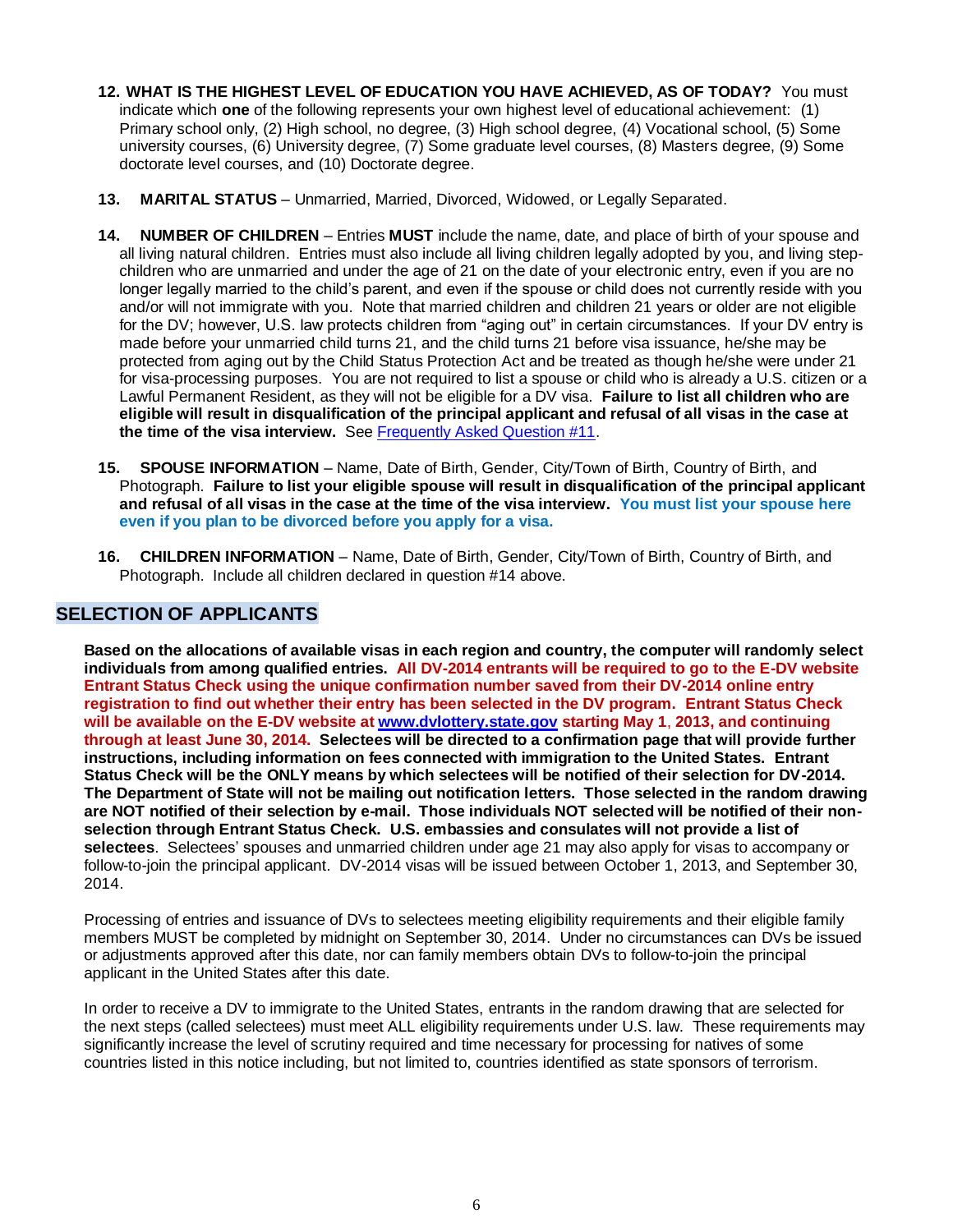## **Important Notice**

**Electronic online entry in the annual DV program is FREE. The State Department does not charge any fees to enter** The U.S. government employs no outside consultants or private services to operate the DV program. Any intermediaries or others who offer assistance to prepare DV entries do so without the authority or consent of the U.S. government. Use of any outside intermediary or assistance to prepare a DV entry is entirely at the entrant's discretion. The ONLY website on which people can officially register to participation in the Diversity Program is **[www.dvlottery.state.gov](http://www.dvlottery.state.gov/)**.

A qualified electronic entry submitted directly by an applicant has an equal chance of being randomly selected by computer, as does a qualified electronic entry received from an outside intermediary on behalf of the applicant. **However, receipt of more than one entry per person will disqualify the person from registration, regardless of the source of the entry.**

## **FREQUENTLY ASKED QUESTIONS**

### <span id="page-6-0"></span>**1. WHAT DO THE TERMS "ELIGIBILITY," "NATIVE," AND "CHARGEABILITY" MEAN? ARE THERE ANY SITUATIONS IN WHICH PERSONS WHO WERE NOT BORN IN A QUALIFYING COUNTRY MAY APPLY?**

Your country of eligibility will normally be the same as your country of birth. Your country of eligibility is not related to where you live. "Native" ordinarily means someone born in a particular country, regardless of the individual's current country of residence or nationality. For immigration purposes, "native" can also mean someone who is entitled to be "charged" to a country other than the one in which he/she was born under the provisions of Section 202(b) of the Immigration and Nationality Act.

For example, if you were born in a country that is not eligible for this year's DV program, you may claim **chargeability** to the country where your derivative spouse was born. Because your eligibility is based on your spouse, however, you will not be issued a DV-1 immigrant visa unless your spouse is also eligible for and issued a DV-2 visa, and both of you must enter the United States together using your DVs. In a similar manner, a minor dependent child can be "charged" to a parent's country of birth.

Finally, if you were born in a country not eligible to participate in this year's DV program, you can be "charged" to the country of birth of either of your parents as long as neither parent was a resident of the ineligible country at the time of your birth. In general, people are not considered residents of a country in which they were not born or legally naturalized, if they are only visiting the country, studying in the country temporarily, or stationed temporarily in the country for business or professional reasons on behalf of a company or government from a country other than the country in which the applicant was born. If you claim alternate chargeability, you must indicate such information on the E-DV Entry Form, in question #6. Please be aware that listing an incorrect country of **eligibility** or **chargeability** (i.e., one to which you cannot establish a valid claim) may disqualify your entry.

#### **2. HOW WILL I KNOW IF THE NOTIFICATION OF SELECTION THAT I HAVE RECEIVED IS AUTHENTIC? HOW CAN I CONFIRM THAT I HAVE IN FACT BEEN CHOSEN IN THE RANDOM DV PROGRAM?**

**Keep your confirmation page from the online registration entry submission until at least June 2014.** You must have your confirmation number to access information through the Entrant Status Check available on the E-DV website at [www.dvlottery.state.gov.](http://www.dvlottery.state.gov/) Entrant Status Check will be the sole means by which DV-2014 entrants are notified of their selection, provided instructions on how to proceed with their application, and notified of their immigrant visa interview appointment date and time. **Be advised that the E-DV website [www.dvlottery.state.gov](http://www.dvlottery.state.gov/) is the only authorized Department of State website for official online entry, as well as the required online status check for the Diversity Visa Program.**

Status information will be available starting May 1, 2013 through at least June 30, 2014. **You must have your confirmation information in order to check your DV entry status.** Only the individuals selected randomly to continue the visa process will be given additional instructions on how to pursue their DV visa application. Persons not selected may verify the non-selection of their entry using their confirmation information through the official DV website, but they will not receive any additional instructions. U.S. Embassies and Consulates have no access to the Entrant Status check system; they are unable to check the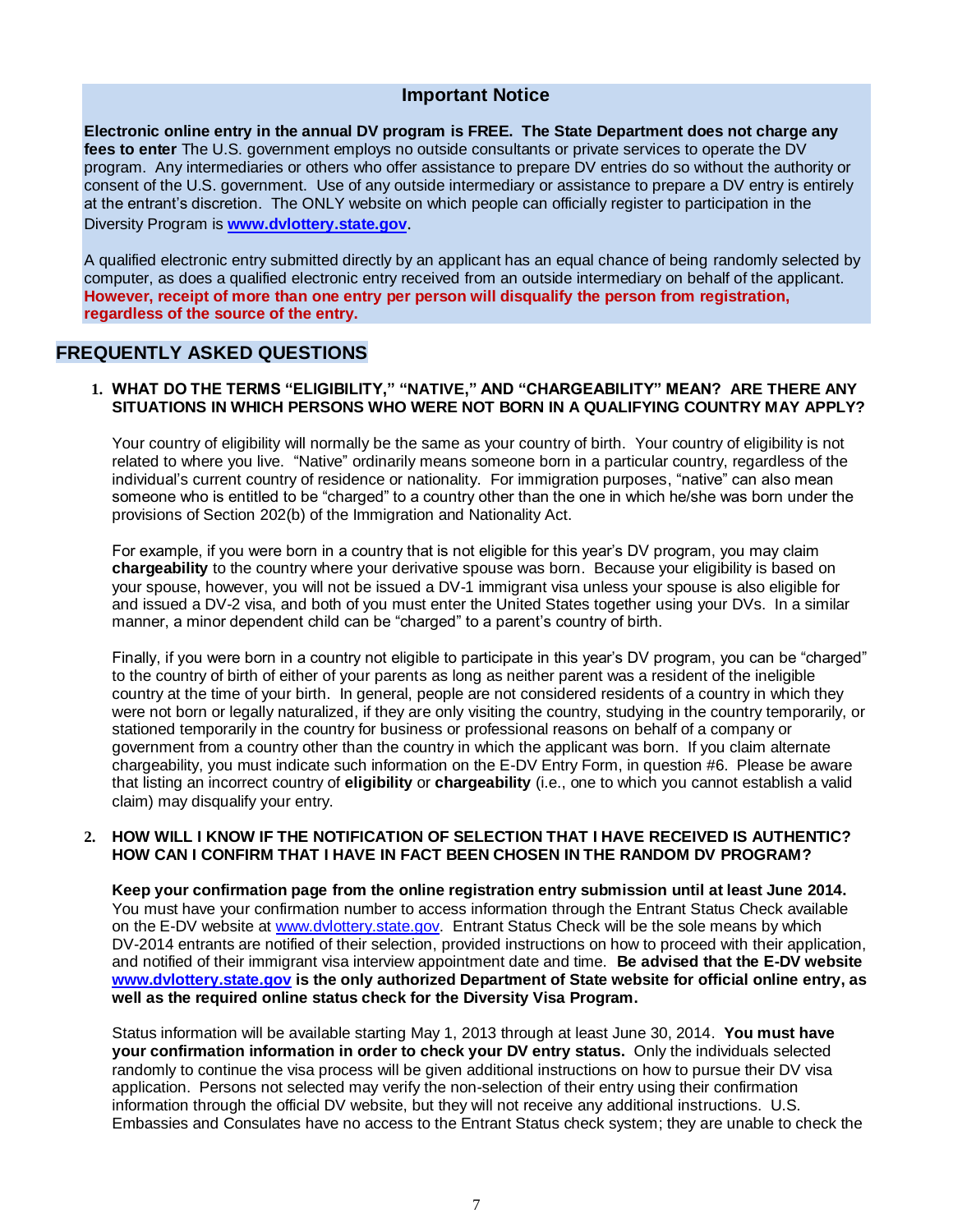system for you. The Department of State is NOT able to provide a list of those selected to continue the visa process.

Randomly selected entrants will receive notification instructions for the DV visa application process on the selectee confirmation page available through Entrant Status Check on the E-DV website [www.dvlottery.state.gov.](http://www.dvlottery.state.gov/) The instructions say the selected applicants will pay all DV and immigrant visa fees in person only at the U.S. Embassy or Consulate at the time of the visa application. The consular cashier immediately gives the visa applicant a U.S. government receipt for payment. Selected applicants applying for an immigrant visa at a U.S. Embassy or Consulate should never send money for DV fees through the mail, Western Union, or any other delivery service. Those selectees who are already present in the United States and who file for adjustment of status will receive separate instructions on how to mail DV fees to a U.S. bank.

The E-DV program entries are submitted on the Internet, on the official U.S. government E-DV website at [www.dvlottery.state.gov.](http://www.dvlottery.state.gov/) Notification letters will not be sent to the selected applicants. The U.S. government has never sent e-mails to notify individuals that they have been selected, and there are no plans to use e-mail for this purpose for the DV-2014 program. Selectees will only receive e-mail communications alerting them that a visa appointment has been scheduled after they have responded to the notification instructions on Entrant Status Check. Such e-mails will direct selectees to check their interview appointment details on Entrant Status Check and will not contain information on the actual appointment date and time.

Please note that only Internet sites that end with the ".gov" domain suffix are official U.S. government websites. Many other non-governmental websites (e.g., using the suffixes ".com," ".org," or ".net") provide immigration and visa related information and services. Regardless of the content of non-governmental websites, the Department of State does not endorse, recommend, or sponsor any information or material shown at these other websites.

Some websites try to mislead customers and members of the public into thinking they are official websites and may contact you by e-mail to lure you to their offers. These websites may attempt to require you to pay for services such as forms and information about immigration procedures, which are free on the Department of State website or through U.S. Embassy or Consulate websites. Additionally, these other websites may require you to pay for services you are not likely to receive (such as fees for DV immigration applications and visas) in an effort to steal your money. If you send in money to one of these scams, you will likely never see it again. Also, you should be wary of sending any personal information to these websites, as it may be used for identity fraud/theft.

## **3. WHY DO NATIVES OF CERTAIN COUNTRIES NOT QUALIFY FOR THE DV PROGRAM?**

DVs are intended to provide an immigration opportunity for persons from countries other than the historical source countries of large numbers of immigrants to the United States, as indicated in the law by stating that no Diversity Visas shall be provided for natives of "high-admission" countries. The law defines this to mean countries from which a total of 50,000 persons in the Family-Sponsored and Employment-Based visa categories immigrated to the United States during the previous five years. Each year, U.S. Citizenship and Immigration Services (USCIS) adds the family and employment immigrant admission figures for the previous five years to identify the countries whose natives will be ineligible for the annual diversity visa program. Since there is a separate determination made before each annual E-DV entry period, the list of countries whose natives are not eligible may change from one year to the next.

#### **4. WHAT IS THE NUMERICAL LIMIT FOR DV-2014?**

By law, the DV program makes available a maximum of 55,000 permanent residence visas each year to eligible persons. However, the Nicaraguan Adjustment and Central American Relief Act (NACARA) passed by Congress in November 1997 stipulates that beginning as early as DV-1999, and for as long as necessary, up to 5,000 of the 55,000 annually-allocated DVs will be made available for use under the NACARA program. The actual reduction of the limit by up to 5,000 DVs began with DV-2000 and will remain in effect through the DV-2014 program.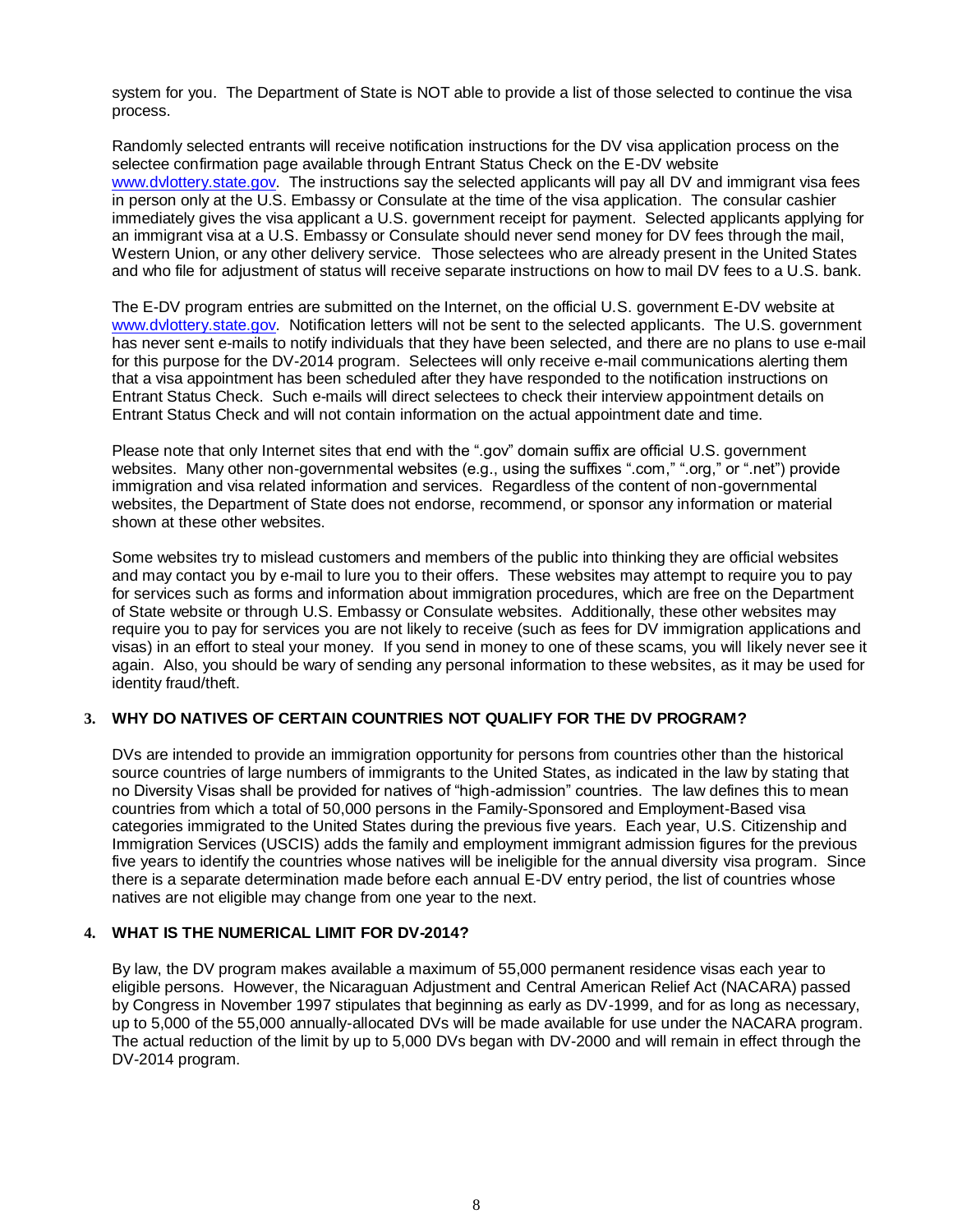## **5. WHAT ARE THE REGIONAL DV LIMITS FOR DV-2014?**

United States Citizenship and Immigration Services (USCIS) determines the regional DV limits for each year according to a formula specified in Section 203(c) of the INA. Once USCIS has completed these calculations, the regional visa limits will be announced.

## **6. WHEN WILL ENTRIES FOR THE DV-2014 PROGRAM BE ACCEPTED?**

The DV-2014 entry period will run from noon, Eastern Daylight Time (EDT) (GMT-4), Tuesday, October 2, 2012, until noon, Eastern Daylight Time (EDT) (GMT-4), Saturday, November 3, 2012. Each year, millions of people apply for the program during the registration period. The massive volume of entries creates an enormous amount of work in selecting and processing successful individuals. Holding the entry period starting noon Eastern Daylight Time (EDT) on October 2 and continuing until noon Eastern Daylight Time (EDT) on November 3 ensures that selectees are notified in a timely manner and gives both the visa applicants and our embassies and consulates time to prepare and complete cases for visa issuance. You are strongly encouraged to enter early during the registration period. Excessive demand at end of the registration period may slow the system down. No entries whatsoever will be accepted after noon EDT Saturday, November 3, 2012.

## **7. MAY PERSONS WHO ARE IN THE UNITED STATES APPLY FOR THE PROGRAM?**

Yes, an applicant may be in the United States or in another country, and the entry may be submitted from the United States or from abroad.

### **8. IS EACH APPLICANT LIMITED TO ONLY ONE ENTRY DURING THE ANNUAL E-DV REGISTRATION PERIOD?**

Yes, the law allows only one entry by or for each person during each registration period. **Individuals for whom more than one entry is submitted will be disqualified**. The Department of State employs technology and other means to identify individuals who submit multiple entries during the registration period. People submitting more than one entry will be disqualified, and an electronic record will be permanently maintained by the Department of State. Individuals may apply for the program once each year during the regular registration period.

#### **9. MAY A HUSBAND AND A WIFE EACH SUBMIT A SEPARATE ENTRY?**

Yes, a husband and a wife may each submit one entry if each meets the eligibility requirements. If either is selected, the other is entitled to apply as a derivative dependent.

## <span id="page-8-0"></span>**10. WHAT FAMILY MEMBERS MUST I INCLUDE ON MY E-DV ENTRY?**

**On your entry you must list your spouse** (husband or wife) and all living unmarried children under 21 years of age, regardless of whether or not they are living with you or intend to accompany or follow to join you should you immigrate to the United States**.** You must list your spouse even if you are currently separated from him/her, unless you are legally separated (i.e., there is a written agreement recognized by a court or a court order). If you are legally separated or divorced, you do not need to list your former spouse. **You must list ALL your living children who are unmarried and under 21 years of age at the time of your initial E-DV entry,** whether they are your natural children, your spouse's children, or children you have formally adopted in accordance with the laws of your country, unless such child is already a U.S. citizen or Lawful Permanent Resident. List all children under 21 years of age at the time of your electronic entry, **even if they no longer reside with you or you do not intend for them to immigrate under the DV program.** You are not required to list children who are already U.S. citizens or Lawful Permanent Residents.

The fact that you have listed family members on your entry does not mean that they must travel with you. They may choose to remain behind. However, if you include an eligible dependent on your visa application forms that you failed to include on your original entry, your case will be disqualified. This only applies to those who were family members at the time the original application was submitted, not those acquired at a later date. Your spouse may still submit a separate entry, even though he or she is listed on your entry, as long as both entries include details on all dependents in your family. See question #9 above.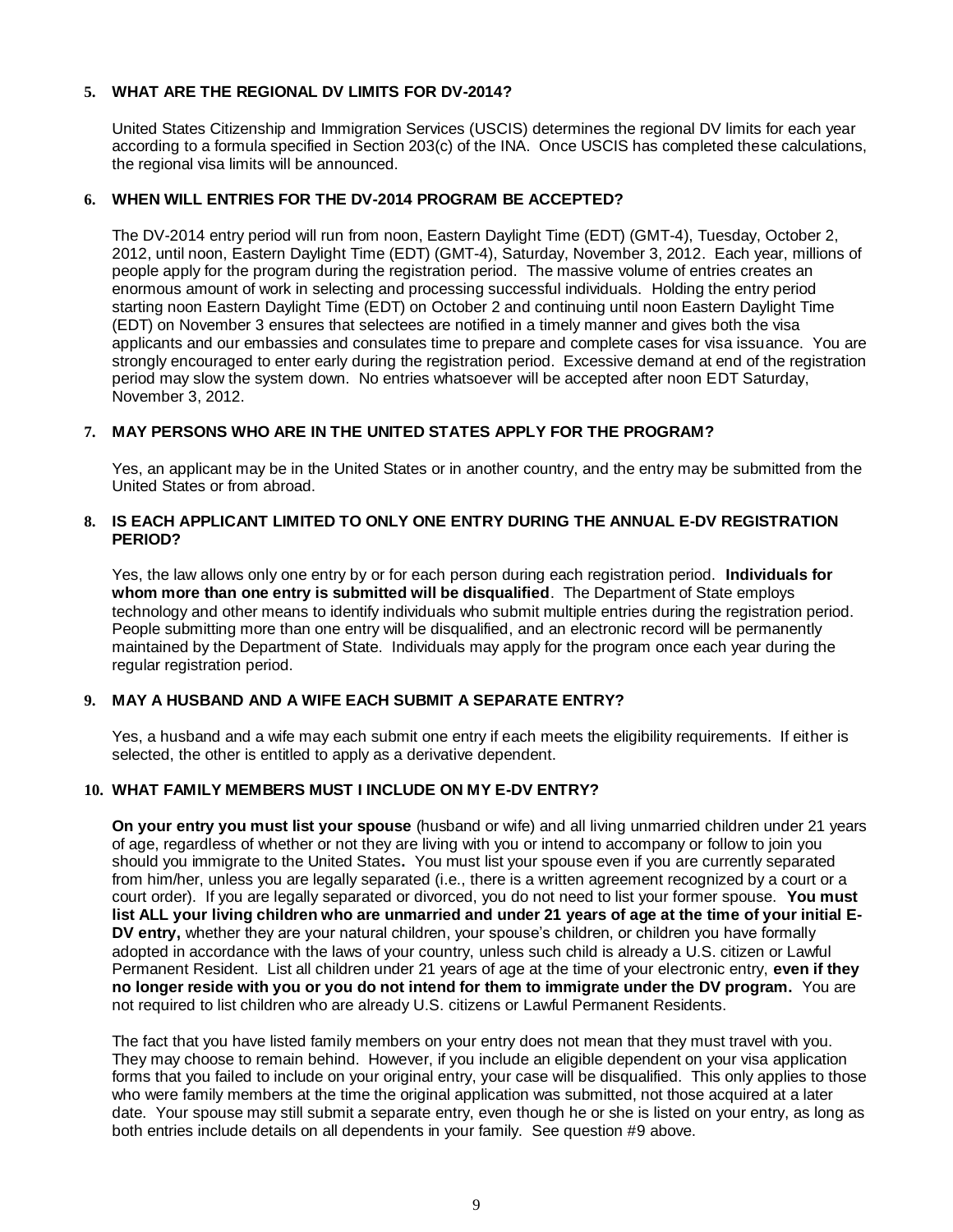## **11. CAN MY SAME-SEX SPOUSES BE INCLUDED IN A DV ENTRY?**

No, same-sex marriages are not recognized under U.S. immigration law for the purpose of immigrating to the United States. However, your same-sex partner is free to submit his/her own entry into the DV program if he or she meets all eligibility requirements.

## **12. MUST I SUBMIT MY OWN ENTRY, OR MAY SOMEONE ACT ON MY BEHALF**?

You may prepare and submit your own entry, or have someone submit the entry for you. Regardless of whether an entry is submitted by the individual directly, or assistance is provided by an attorney, friend, relative, etc., only one entry may be submitted in the name of each person, and the person seeking the Diversity Visa remains responsible for ensuring that information in the entry is correct and complete. All entrants, including those not selected, will be able to check the status of their entry through the Entrant Status Check available as of May 1, 2013, on the E-DV website at [www.dvlottery.state.gov.](http://www.dvlottery.state.gov/) Entrants must keep their own confirmation page information so that they are able to independently check the status of their entry.

## <span id="page-9-0"></span>**13. WHAT ARE THE REQUIREMENTS FOR EDUCATION OR WORK EXPERIENCE?**

U.S. Immigration law and regulations require that every Diversity Visa entrant must have at least a high school education or its equivalent or have two years of work experience within the past five years in an occupation requiring at least two years of training or experience. A "high school education or equivalent" is defined as successful completion of a twelve-year course of elementary and secondary education in the United States or successful completion in another country of a formal course of elementary and secondary education comparable to a high school education in the United States. Only formal courses of study meet this requirement; correspondence programs or equivalency certificates (such as the General Equivalency Diploma G.E.D.)) are not acceptable. Documentary proof of education or work experience must be presented to the consular officer at the time of the visa interview.

## **14. WHAT OCCUPATIONS QUALIFY FOR THE DV PROGRAM??**

To determine eligibility based on work experience, definitions from the U.S. Department of Labor's (DOL) [O\\*Net OnLine](http://online.onetcenter.org/) database will be used. Th[e O\\*Net Online Database](http://online.onetcenter.org/) groups job experience into five "job zones." While many occupations are listed on the DOL Website, only certain specified occupations qualify for the DV Program. To qualify for a DV on the basis of your work experience, you must have, within the past five years, two years of experience in an occupation that is designated as **Job Zone 4 or 5, classified in a Specific Vocational Preparation (SVP) range of 7.0 or higher**.

#### **15. HOW DO I FIND THE QUALIFYING OCCUPATIONS ON THE DEPARTMENT OF LABOR WEB SITE?**

Qualifying DV Occupations are shown on the DOL [O\\*Net Online Database.](http://online.onetcenter.org/) Follow these steps to find out if your occupation qualifies: Select "Find Occupations" and then select a specific "Job Family." For example, select Architecture and Engineering and click "GO." Then click on the link for the specific Occupation. Following the same example, click "Aerospace Engineers." After selecting a specific Occupation link, select the tab "Job Zone" to find out the designated Job Zone number and Specific Vocational Preparation (SVP) rating range. For additional information, see the Diversity Visa – [List of Occupations](http://travel.state.gov/visa/immigrants/types/types_1319.html) webpage.

## **16. HOW WILL SUCCESSFUL ENTRANTS BE SELECTED?**

All entries received from each region are individually numbered, and at the end of the registration period, a computer will randomly select entries from among all the entries received for each geographic region. Within each region, the first entry randomly selected will be the first case registered; the second entry selected will be the second case registered etc. All entries received during the registration period will have an equal chance of being selected within each region. When an entry has been selected, the entrant will be notified of his/her selection through the Entrant Status Check available starting May 1, 2013, on the E-DV website [www.dvlottery.state.gov.](http://www.dvlottery.state.gov/) The Department of State's Kentucky Consular Center (KCC) will then process the case until those selected to be visa applicants are instructed to appear for visa interviews at a U.S. Embassy or Consulate or until those qualifying to change status in the United States apply at a domestic USCIS office.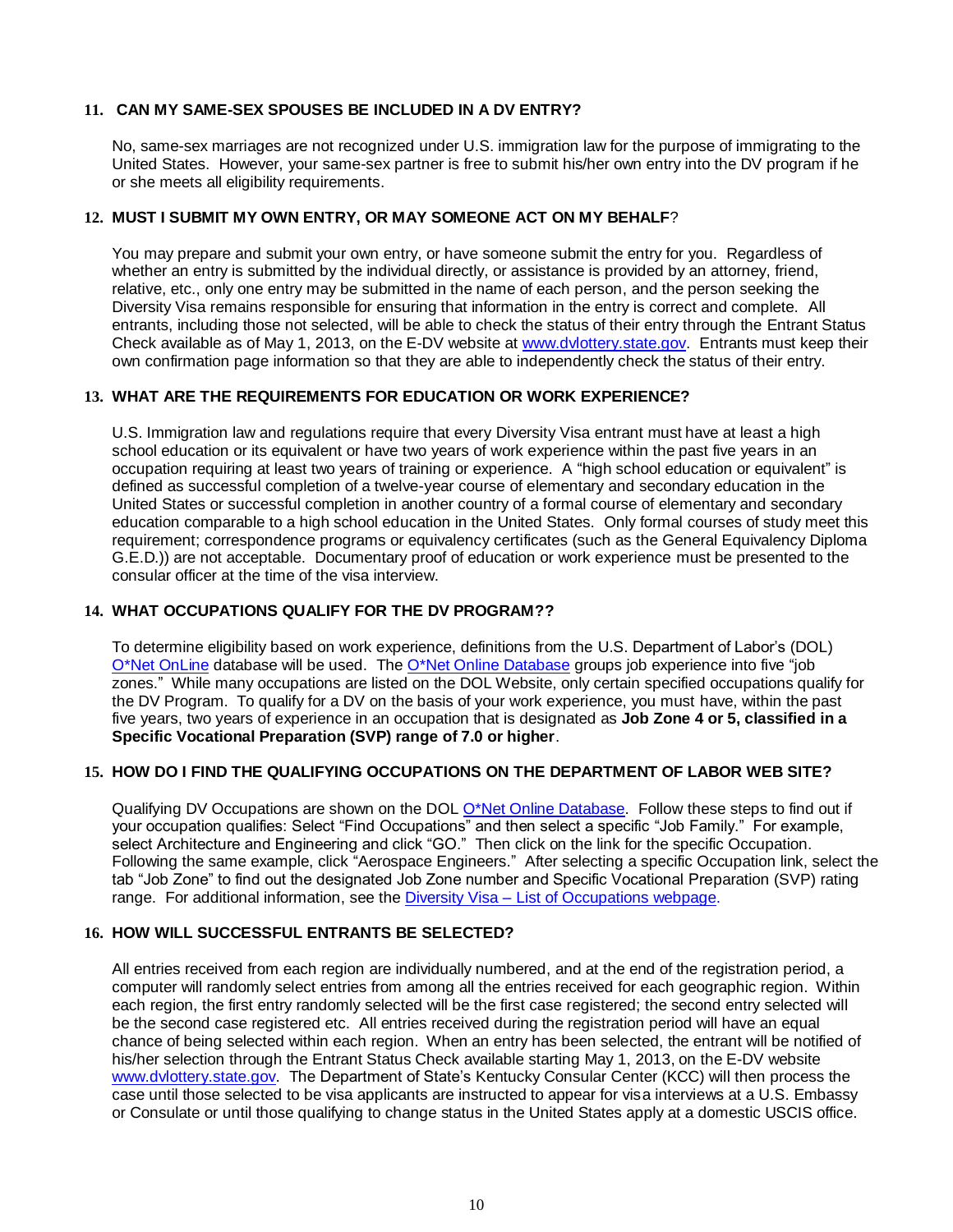**Important Note: Official notifications of selection will be made through Entrant Status Check, available starting May 1, 2013, through at least June 30, 2014, on the E-DV website [www.dvlottery,state.gov.](http://www.dvlottery,state.gov/) The Department of State does not send selectee notifications or letters by regular postal mail or by e-mail. Should you receive an e-mail notification or a mailed letter stating that you have been selected to receive a DV, be aware that the notification is not legitimate. Any email communication you receive from the Department of State will direct you to review Entrant Status Check for new information about your application. The Department of State will never ask you to send money by mail or by services such as Western Union.**

### **17. MAY SELECTEES ADJUST THEIR STATUS WITH USCIS?**

Yes, provided they are otherwise eligible to adjust status under the terms of Section 245 of the INA, selected individuals who are physically present in the United States may apply to USCIS for adjustment of status to permanent resident. **Applicants must ensure that USCIS can complete action on their cases, including processing of any overseas spouse or children under 21 years of age, before September 30, 2014, since on that date your eligibility for the DV-2014 program expires. No visa numbers for the DV-2014 program will be available after midnight EDT on September 30, 2014, under any circumstances.**

## **18. WILL ENTRANTS WHO ARE NOT SELECTED BE INFORMED?**

All entrants, including those NOT selected, may check the status of their entry through the Entrant Status Check on the E-DV website at [www.dvlottery.state.gov](http://www.dvlottery.state.gov/) to find out if their entry was or was not selected. Entrants must keep their own confirmation page information from the time of their entry until at least June 30, 2014. Status information for DV-2014 will be available online from May 1, 2013, through June 30, 2014. (Status information for the previous DV program, DV-2013, is available online from May 1, 2012, through June 30, 2013.)

## **19. HOW MANY INDIVIDUALS WILL BE SELECTED?**

There are 50,000 DV visas available for DV-2014. Because it is likely that some of the first 50,000 persons who are selected will not qualify for visas or pursue their cases to visa issuance, more than 50,000 entries will be selected to ensure that all of the available DV visas are issued. However, this also means that there may not be a sufficient number of visas for all those who are initially selected. All applicants who are selected will be able to see whether they have been selected for further processing and their place on the list by checking the E-DV website's Entrant Status Check. Interviews for the DV-2014 program will begin in October 2013 for selectees who have submitted all pre-interview paperwork and other information as requested in the notification instructions. Selectees who provide all required information will be informed of their visa interview appointment through the E-DV website's Entrant Status Check four to six weeks before the scheduled interviews with U.S. consular officers at overseas posts. Each month, visas will be issued to those applicants who are ready for issuance during that month, visa-number availability permitting. Once all of the 50,000 DV visas have been issued, the program will end. In principle, visa numbers could be finished before September 2014. Selected applicants who wish to receive visas must be prepared to act promptly on their cases**. Random selection as a selectee does not guarantee that you will receive a visa. Selection merely means that you are eligible to apply for a Diversity Visa, and if qualified, be issued a Diversity Visa. Only the first 50,000 selected applicants to qualify will be issued visas.** 

#### **20. IS THERE A MINIMUM AGE FOR APPLICANTS TO APPLY FOR THE E-DV PROGRAM?**

There is no minimum age to apply for the program, but the requirement of a high school education or work experience for each principal applicant at the time of application will effectively disqualify most persons who are under age 18. Parents and siblings are ineligible to receive DV visas as dependents, and should not be included in the entry of the principal applicant.

#### **21. ARE THERE ANY FEES FOR THE E-DV PROGRAM?**

**There is no fee for submitting an electronic entry.** DV applicants must pay all required visa fees at the time of visa application and interview directly to the consular cashier at the U.S. Embassy or Consulate. Selected individuals who adjust status while in the United States will pay all required fees directly to USCIS.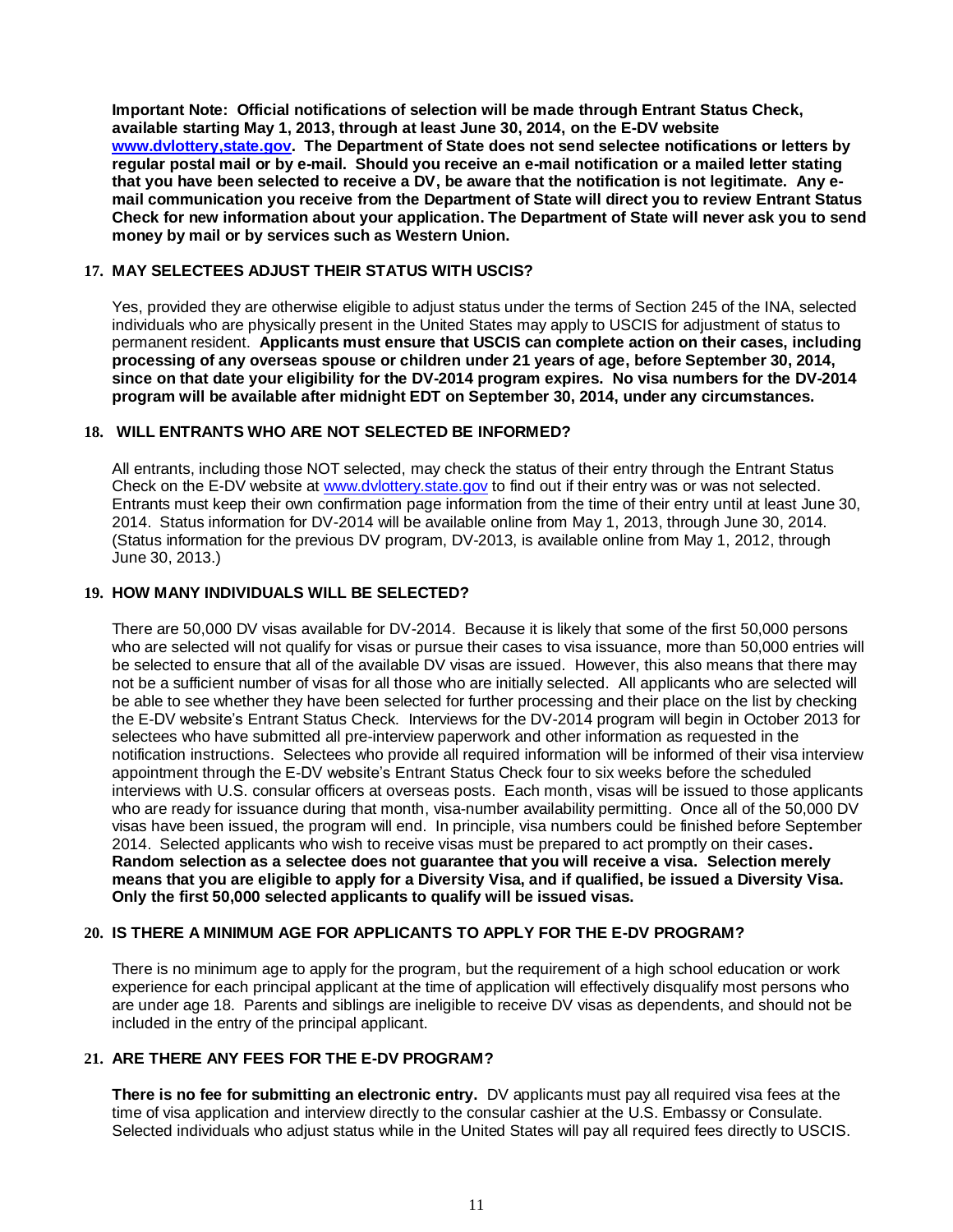Details of required DV and immigrant visa application fees will be included with the instructions provided to applicants who are selected.

#### **22. IF I AM SELECTED AND APPLY FOR THE DV, BUT DO NOT QUALIFY TO RECEIVE ONE, CAN I GET A REFUND OF THE VISA FEES I PAID?**

**Visa fees cannot be refunded.** DV applicants must meet all qualifications for the visa as detailed in these instructions. If a consular officer determines an applicant does not meet requirements for the visa, or is otherwise ineligible for the DV under U.S. law, the officer cannot issue a visa and the applicant will forfeit all fees paid.

#### **23. DO DV APPLICANTS RECEIVE WAIVERS OF ANY GROUNDS OF VISA INELIGIBILITY OR RECEIVE SPECIAL PROCESSING FOR A WAIVER APPLICATION?**

Applicants are subject to all grounds of ineligibility for immigrant visas specified in the Immigration and Nationality Act (INA). There are no special provisions for the waiver of any ground of visa ineligibility aside from those ordinarily provided in the INA, nor is there special processing for waiver requests. Some general waiver provisions for people with close relatives who are U.S. Citizens or Lawful Permanent Resident aliens may be available to DV applicants as well, but the time constraints in the DV program will make it difficult for applicants to benefit from such provisions.

## **24. MAY PERSONS WHO ARE ALREADY REGISTERED FOR AN IMMIGRANT VISA IN ANOTHER CATEGORY APPLY FOR THE DV PROGRAM?**

Yes, such persons may apply for the DV program.

### **25. HOW LONG DO APPLICANTS WHO ARE SELECTED REMAIN ENTITLED TO APPLY FOR VISAS IN THE DV CATEGORY?**

Persons selected in the DV-2014 program are entitled to apply for visa issuance only during U.S. Government Fiscal Year 2014, which spans from October 1, 2013, through September 30, 2014. **Without exception, all selected and eligible applicants must obtain their visa or adjust status by the end of the fiscal year.** There is no carry-over of DV benefits into the next year for persons who are selected but who do not obtain visas by September 30, 2014 (the end of the fiscal year). Also, spouses and children who derive status from a DV-2014 registration can only obtain visas in the DV category between October 1, 2013 and September 30, 2014. Applicants who apply overseas will receive an appointment notification from the Department through Entrant Status Check on the E-DV website four to six weeks before the scheduled appointment.

## **26. IF AN E-DV SELECTEE DIES, WHAT HAPPENS TO THE DV CASE?**

The death of a DV selectee results in automatic revocation of the DV case. Any eligible spouse and/or children will no longer be entitled to a DV visa for that entry.

#### **27. WHEN WILL E-DV BE AVAILABLE ONLINE?**

Online entry will be available during the registration period beginning at noon EDT (GMT-4) on Tuesday, October 2, 2012, and ending at noon EDT (GMT-4) on Saturday, November 3, 2012.

#### **28. WILL I BE ABLE TO DOWNLOAD AND SAVE THE E-DV ENTRY FORM TO A MICROSOFT WORD PROGRAM (OR OTHER SUITABLE PROGRAM) AND THEN FILL IT OUT?**

No, you will not be able to save the form into another program for completion and submission later. The E-DV Entry Form is a Web form only. This makes it more "universal" than a proprietary word processor format. Additionally, it does require that the information be filled in and submitted while online.

#### **29. IF I DON'T HAVE ACCESS TO A SCANNER, CAN I SEND PHOTOGRAPHS TO MY RELATIVE IN THE UNITED STATES TO SCAN THE PHOTOGRAPHS, SAVE THE PHOTOGRAPHS TO A DISKETTE, AND THEN MAIL THE DISKETTE BACK TO ME TO APPLY?**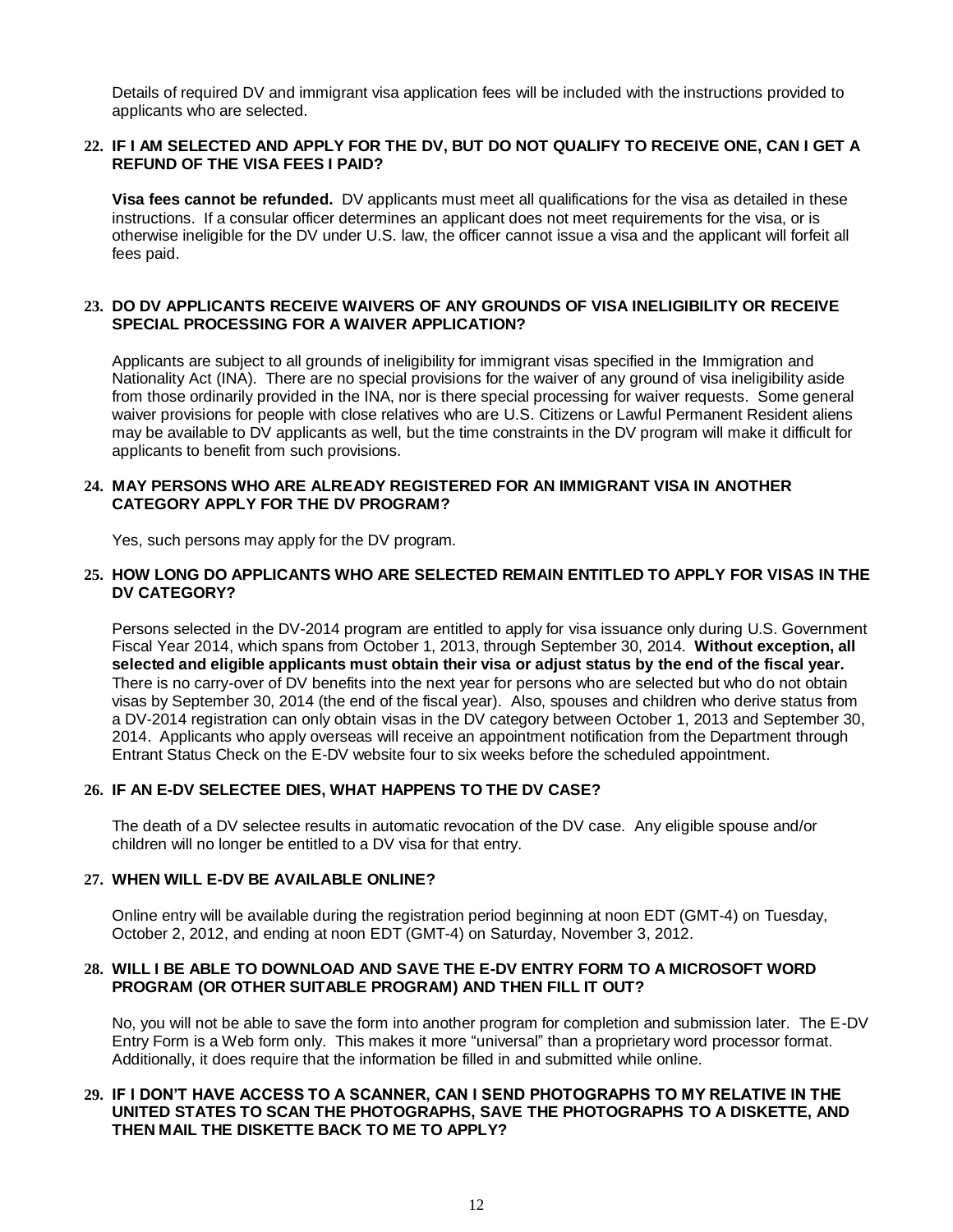Yes, as long as the photograph meets the requirements in the instructions and is electronically submitted with, and at the same time as, the E-DV online entry. The applicants must already have the scanned photograph file when they submit the entry online. The photograph cannot be submitted separately from the online application. Only one online entry can be submitted for each person. Multiple submissions will disqualify the entry for that person for DV-2014. The entire entry (photograph and application together) can be submitted electronically from the United States or from overseas.

#### **30. CAN I SAVE THE FORM ONLINE SO THAT I CAN FILL OUT PART AND THEN COME BACK LATER AND COMPLETE THE REMAINDER?**

No. The E-DV Entry Form is designed to be completed and submitted at one time. However, because the form is in two parts, and because of possible network interruptions and delays, the E-DV system is designed to permit up to sixty (60) minutes between the form's download and when the entry is received at the E-DV website. If more than sixty minutes have elapsed and the entry has not been electronically received, the information already received is discarded. This is done so that there is no possibility that a full entry could accidentally be interpreted as a duplicate of a previous partial entry. The DV-2014 instructions explain clearly and completely what information is required to fill in the form. Thus, you can be fully prepared, making sure you have all of the information needed before you start to complete the form online.

## **31. IF THE SUBMITTED DIGITAL IMAGES DO NOT CONFORM TO THE SPECIFICATIONS, THE PROCEDURES STATE THAT THE SYSTEM WILL AUTOMATICALLY REJECT THE E-DV ENTRY FORM AND NOTIFY THE SENDER. DOES THIS MEAN I WILL BE ABLE RE-SUBMIT MY ENTRY?**

Since the entry was automatically rejected, it was not actually considered as a submission to the E-DV website, so, yes, the entry can be resubmitted. It does not count as a submitted E-DV entry, and no confirmation notice of receipt is sent. If there are problems with the digital photograph sent, because it does not conform to the requirements, it is automatically rejected by the E-DV website. However, the amount of time it takes the rejection message to reach the sender is unpredictable, given the nature of the Internet. If the applicant can fix the error, and the Form Part One or Two is re-sent within sixty (60) minutes, there is no problem. Otherwise, the applicant will have to restart the submission process. An applicant can try to submit an application as many times as is necessary until a complete application is received and the confirmation notice sent.

#### **32. WILL THE ELECTRONIC CONFIRMATION NOTICE THAT THE COMPLETED E-DV ENTRY FORM HAS BEEN RECEIVED THROUGH THE ONLINE SYSTEM BE SENT IMMEDIATELY AFTER SUBMISSION?**

The response from the E-DV website which contains confirmation of the receipt of an acceptable E-DV Entry Form is sent by the E-DV website immediately. However, the amount of time it takes the response to reach the sender is unpredictable, given the nature of the Internet and e-mail systems. If many minutes have elapsed since pressing the "Submit" button, there is no harm in pressing the "Submit" button a second time. The E-DV system will not be confused by a situation where the "Submit" button is hit a second time, because no confirmation response has been received. An applicant can try to submit an application as many times as is necessary until a complete application is received and the confirmation notice sent. **However, once you receive a confirmation notice, do not resubmit your information.**

## **33. HOW DO I REPORT INTERNET FRAUD OR UNSOLICITED E-MAIL?**

If you wish to file a complaint about Internet fraud, please see the econsumer.gov website, hosted by the Federal Trade Commission, in cooperation with consumer-protection agencies from 17 nations [\(http://www.econsumer.gov/english/\)](http://www.econsumer.gov/english/). You may also report fraud to the Federal Bureau of Investigation (FBI) [Internet Crime Complaint Center.](http://www.ic3.gov/) To file a complaint about unsolicited e-mail, visit the [Department of Justice](http://www.usdoj.gov/spam.htm)  [Contact Us](http://www.usdoj.gov/spam.htm) page.

#### **34. IF I AM SUCCESSFUL IN OBTAINING A VISA THROUGH THE DV PROGRAM, WILL THE U.S. GOVERNMENT ASSIST WITH MY AIRFARE TO THE UNITED STATES, PROVIDE ASSISTANCE TO LOCATE HOUSING AND EMPLOYMENT, PROVIDE HEALTHCARE, OR PROVIDE ANY SUBSIDIES UNTIL I AM FULLY SETTLED?**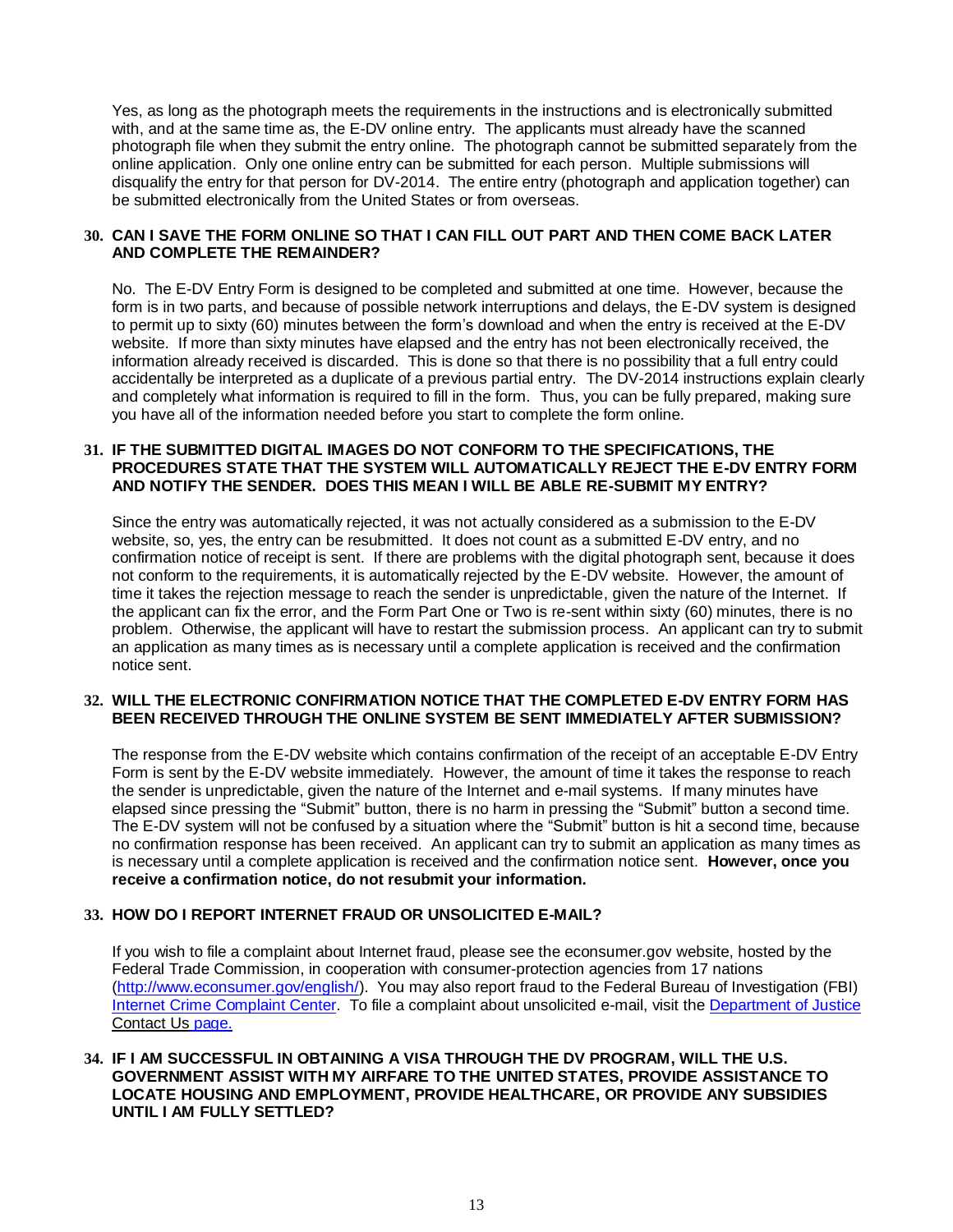No, applicants who obtain a DV are not provided any type of assistance such as airfare, housing assistance, or subsidies. If you are selected to apply for a DV, you will be required to provide evidence that you will not become a public charge in the United States before being issued a visa. This evidence may be in the form of a combination of your personal assets, an Affidavit of Support (Form I-134) from a relative or friend residing in the United States, and/or an offer of employment from an employer in the United States.

## <span id="page-13-0"></span>**LIST OF COUNTRIES/AREAS BY REGION WHOSE NATIVES ARE ELIGIBLE FOR DV-2014**

The list below shows the countries whose natives are eligible for DV-2014, grouped by geographic region. Dependent areas overseas are included within the region of the governing country. The countries whose natives are not eligible for the DV-2014 program were identified by USCIS, according to the formula in Section 203(c) of the INA. The countries whose natives are not eligible for the DV program (because they are the principal source countries of Family-Sponsored and Employment-Based immigration or "high-admission" countries) are noted after the respective regional lists.

## **AFRICA**

**Algeria** Angola Benin Botswana Burkina Faso Burundi Cameroon Cape Verde Central African Republic Chad Comoros Congo Congo, Democratic Republic of the Cote D'Ivoire (Ivory Coast) **Diibouti** Egypt Equatorial Guinea **Eritrea** Ethiopia Gabon Gambia, The Ghana Guinea Guinea-Bissau Kenya Lesotho Liberia Libya

Madagascar Malawi Mali Mauritania **Mauritius Morocco** Mozambique Namibia Niger **Nigeria** Rwanda Sao Tome and Principe **Senegal Sevchelles** Sierra Leone Somalia South Africa South Sudan Sudan Swaziland Tanzania Togo Tunisia Uganda Zambia Zimbabwe

Persons born in the Gaza Strip are chargeable to Egypt; persons born in the West Bank are chargeable to Jordan; persons born in the Golan Heights are chargeable to Syria.

## **ASIA**

Afghanistan **Bahrain Bhutan** Brunei

Burma Cambodia Hong Kong Special Administrative Region Indonesia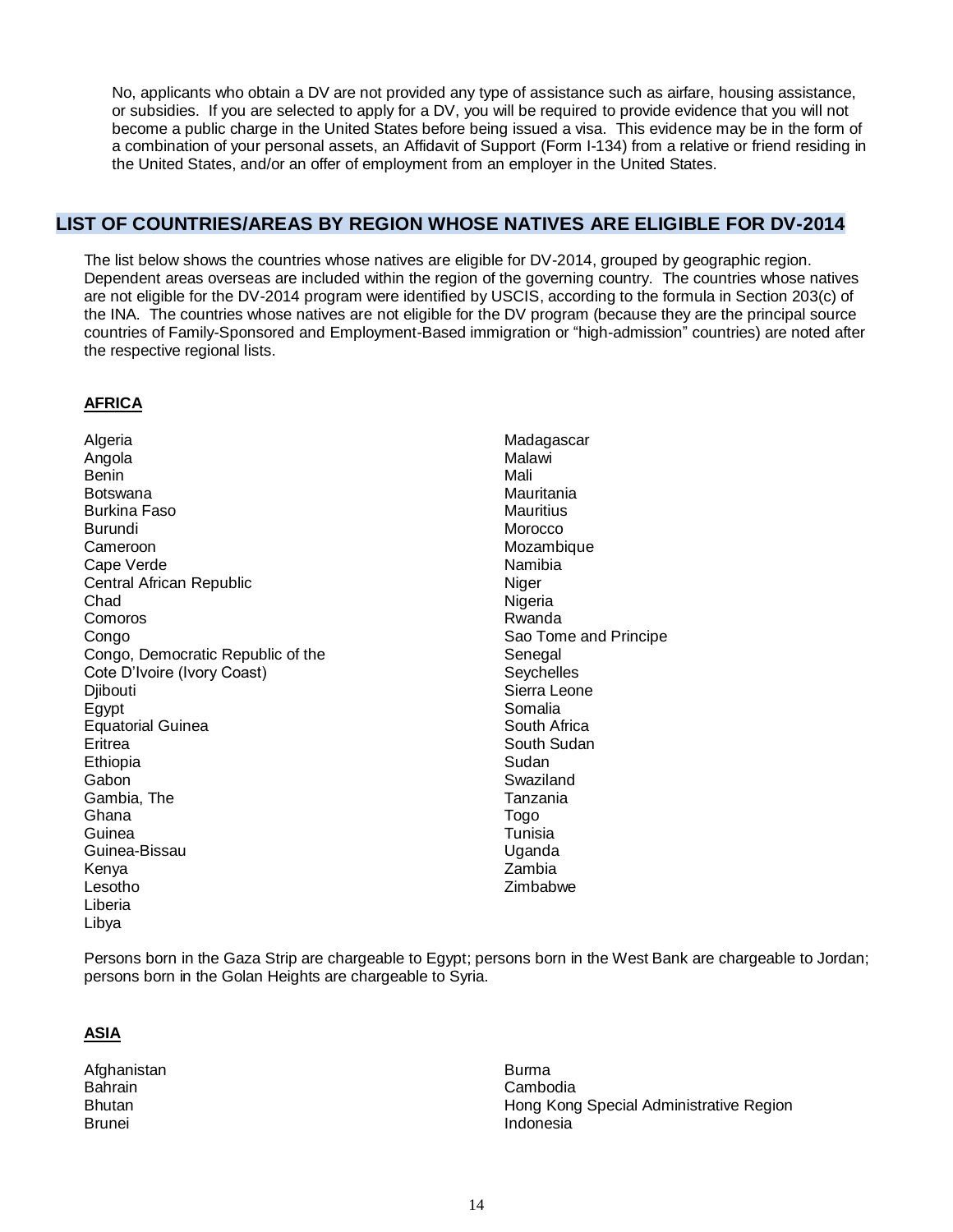| North Korea          |
|----------------------|
| Oman                 |
| Qatar                |
| Saudi Arabia         |
| Singapore            |
| Sri Lanka            |
| Syria                |
| Taiwan               |
| Thailand             |
| Timor-Leste          |
| United Arab Emirates |
| Yemen                |
|                      |

Natives of the following Asia Region countries are **not** eligible for this year's diversity program: Bangladesh, China (mainland-born), India, Pakistan, South Korea, Philippines, and Vietnam. Hong Kong S.A.R. (Asia), Macau S.A.R. (Europe), and Taiwan (Asia) **do qualify** and are listed here.

Persons born in the areas administered prior to June 1967 by Israel, Jordan, and Syria are chargeable, respectively, to Israel, Jordan, and Syria. Persons born in the Gaza Strip are chargeable to Egypt; persons born in the West Bank are chargeable to Jordan; persons born in the Golan Heights are chargeable to Syria.

#### **EUROPE**

Albania Andorra Armenia Austria Azerbaijan **Belarus** Belgium Bosnia and Herzegovina Bulgaria **Croatia C**vprus Czech Republic Denmark (including components and dependent areas overseas) Estonia Finland France (including components and areas overseas) Georgia Germany Greece **Hungary** Iceland Ireland Italy Kazakhstan Kosovo Kyrgyzstan Latvia **Liechtenstein** 

Lithuania Luxembourg Macau Special Administrative Region Macedonia Malta Moldova Monaco Montenegro Netherlands (including components and dependent areas overseas) Northern Ireland **Norway** Poland Portugal (including components and dependent areas overseas) Romania Russia San Marino Serbia Slovakia Slovenia **Spain** Sweden Switzerland **Tajikistan Turkey Turkmenistan** Ukraine Uzbekistan Vatican City

Natives of the following European countries are **not** eligible for this year's DV program: Great Britain (United Kingdom). Great Britain (United Kingdom) includes the following dependent areas: Anguilla, Bermuda, British Virgin